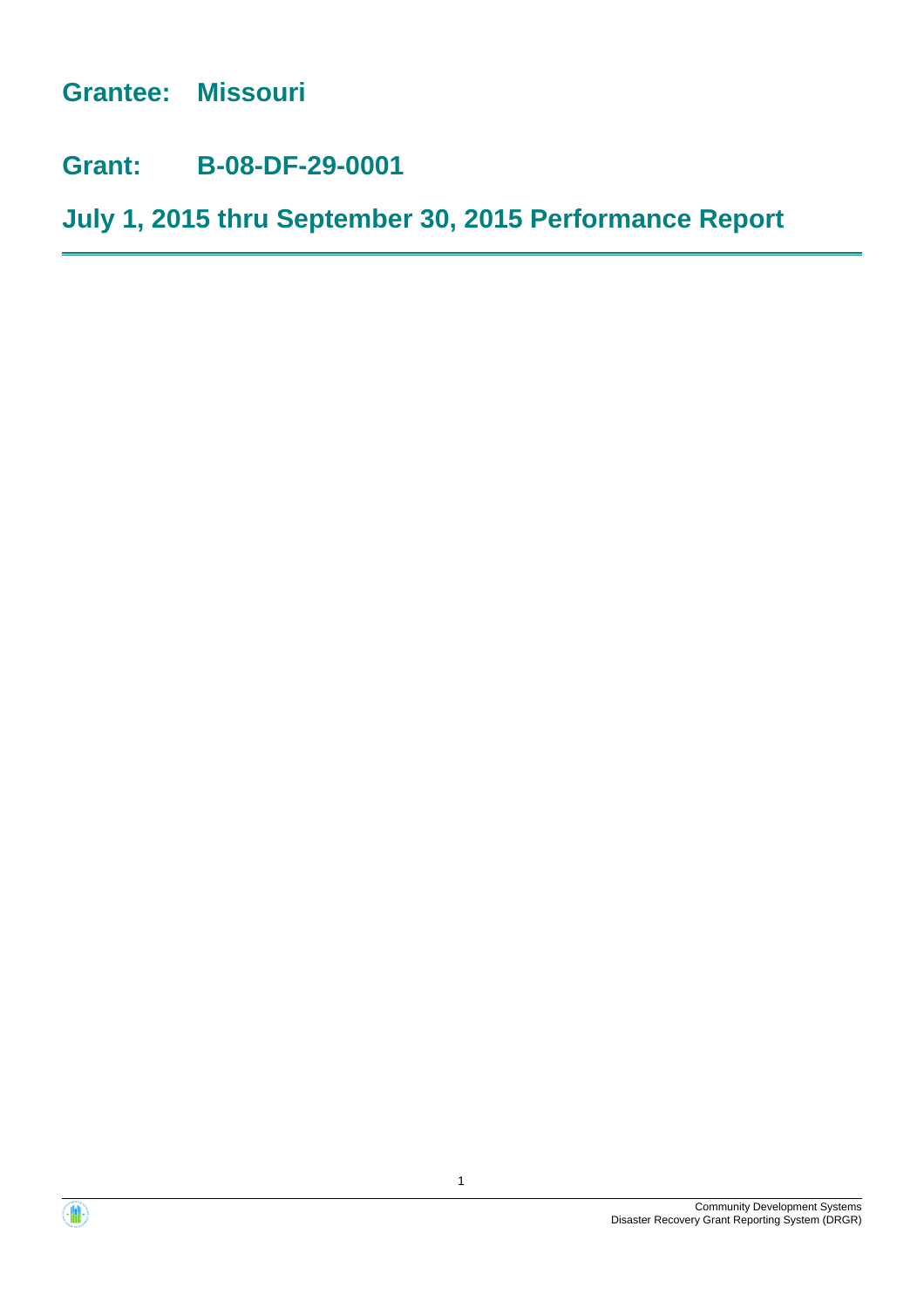**Grant Number:** B-08-DF-29-0001

**Grantee Name:** Missouri

**Grant Award Amount:** \$11,032,438.00

**LOCCS Authorized Amount:** \$11,032,438.00

**Total Budget:** \$11,032,438.00

# **Disasters:**

### **Declaration Number**

FEMA-1773-DR-MO FEMA-1742-DR-MO FEMA-1748-DR-MO FEMA-1749-DR-MO FEMA-1760-DR-MO FEMA-1809-DR-MO

### **Narratives**

### **Disaster Damage:**

**Obligation Date:** 05/27/2009

05/21/2009 **Contract End Date:**

Active

**Estimated PI/RL Funds:** \$0.00

**Award Date:**

Submitted - Await for Review **Review by HUD:**

**Grant Status: QPR Contact:** No QPR Contact Found

Two significant flooding events in 2008 resulted in federal disaster declarations; one in March (1749) primarily in Southern Missouri and one in June (1773) primarily in Northern Missouri. Flood recovery activities with CDBG funds for the March event were addressed with existing CDBG funding. Flood recovery activities for the June event are the subject of this grant (1773, Supplmental CDBG Disaster Recovery Funding from the Supplemental Appropriations Act, Public Law 110-252, 2008.. Approximately 2,421 homes were impacted by the flooding, with 582 being affected, 535 sustaining minor damage, 225 sustaining major damage and 1,079 being destroyed and at least 22 levees damaged. Widespread damage to public infrastructure was reported by communities and regional planning commissions. In areas where the disaster was federally declared, Missouri CDBG supported FEMA with resources and in some cases 25% cost share to provide housing and home repair assistance. Currently, the state is supporting thirty-plus community long-term recovery committees to assist residents with long term housing assistance to meet unmet disaster related housing needs whenever feasible. At least 22 levees were affected by the flood events with an estimated repair cost of \$36,139,000. While the US Army Corps of Engineers funding will address the bulk of this; the match requirement for local governments and levee districts is significant. A portion of these levees are being addressed with existing CDBG funds, but total assistance needed by local governments and levee districts greatly exceeds existing funding. At least two communities in Northwest Missouri have reported businesses affected to the extent that buyout and relocation of these businesses is desired.

### **Recovery Needs:**

Missouri proposes to address recovery needs through: short and long term recovery planning through the NFIP, promoting high quality, durable, energy-efficient and mold resistant construction methods, and providing adequate flood resistant housing for all income groups that live in the flood impacted areas.Homeless shelters and transitional housing units impacted by the flood are eligible for assistance through this plan if they are located outside the 100 year flood plain. If they are/were located within the 100 year flood plain the facility could be eligible for assistance in rebuilding outside the flood plain. Applications were accepted in the following categories: housing, business assistance, buyout, levee repair, demolition and debris removal, other unmet needs. The projects selected for funding were evaluated based on need, capacity, the project's impact on short and long term community recovery, local effort, consistency with a local short and long term recovery plan, consistency with local and state floodplain management practices, project sustainability and future disaster mitigation and finally, available funds. The following projects were funded with this supplemental appropriation for the purpose of: Chariton County-Assisting the county with levee repairs to the Garden of Eden Drainage District. Elsberry-Assisting the city in acquiring flood affected residential properties. Hannibal-Assist in acquiring flood affected commercial properties. La Grange-Assist in acquiring flood affected commercial properties. Marceline-Assisting with replacement of the pump house. Milan-Assisting with flood related infrastructure repairs. Newton County-Assisting with disaster related housing repairs and new housing construction. Old Monroe-Assisting with levee repairs. St. Charles City-Assisting North County Levee District with levee repairs. St. Charles County-Assist Grafton Ferry with Mississippi River dredging and acquisition of 22 flood-affected homes. Savannah-Assisting with flood-related repairs and improvements to Price and Cedar Streets. Silex-Assisting with acquisition of flood affected home,

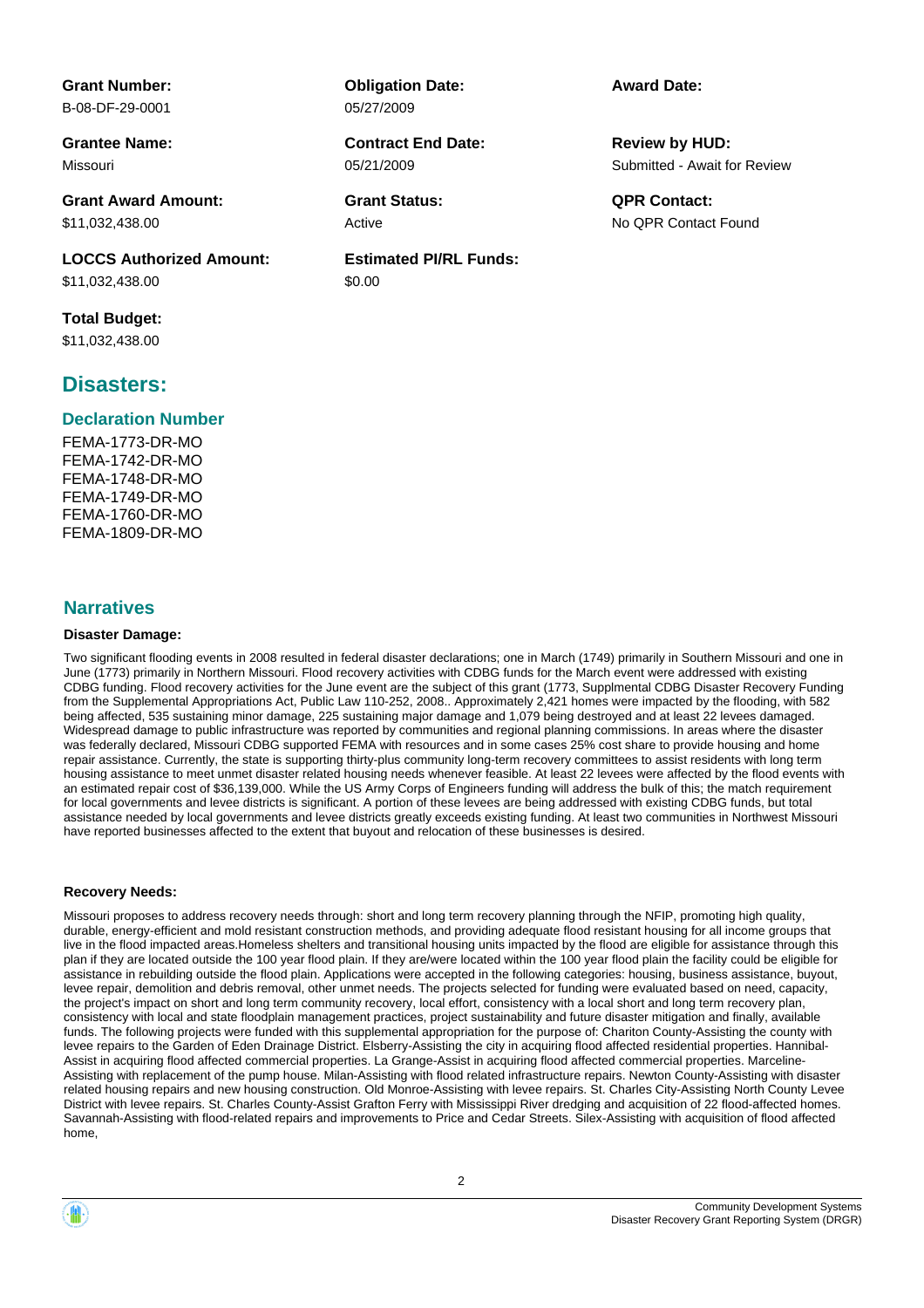plus infrastructure development for new subdivision out of the floodplain. Sullivan County-Assist in replacing the Fleshman Bridge in Jackson Township. Worth County-Assist in replacement of bridges #172,185 and 195.

### **Public Comment:**

| <b>Overall</b><br><b>Total Projected Budget from All Sources</b> | <b>This Report Period</b><br>N/A | <b>To Date</b><br>\$11,032,438.00 |
|------------------------------------------------------------------|----------------------------------|-----------------------------------|
| <b>Total Budget</b>                                              | \$0.00                           | \$11,032,438.00                   |
| <b>Total Obligated</b>                                           | \$0.00                           | \$11,032,438.00                   |
| <b>Total Funds Drawdown</b>                                      | \$9,196.16                       | \$10,945,271.25                   |
| <b>Program Funds Drawdown</b>                                    | \$9,196.16                       | \$10,945,271.25                   |
| <b>Program Income Drawdown</b>                                   | \$0.00                           | \$0.00                            |
| <b>Program Income Received</b>                                   | \$0.00                           | \$0.00                            |
| <b>Total Funds Expended</b>                                      | \$9,196.16                       | \$10,945,271.25                   |
| <b>Match Contributed</b>                                         | \$0.00                           | \$368,008.35                      |

# **Progress Toward Required Numeric Targets**

| <b>Requirement</b>                            | <b>Required</b> | <b>To Date</b> |
|-----------------------------------------------|-----------------|----------------|
| <b>Overall Benefit Percentage (Projected)</b> |                 | 54.30%         |
| <b>Overall Benefit Percentage (Actual)</b>    |                 | 54.69%         |
| <b>Minimum Non-Federal Match</b>              | \$0.00          | \$368,008.35   |
| <b>Limit on Public Services</b>               | \$1,654,865.70  | \$0.00         |
| Limit on Admin/Planning                       | \$551,621.90    | \$545,541.00   |
| <b>Limit on State Admin</b>                   | \$0.00          | \$545,541.00   |

# **Progress Toward Activity Type Targets**

# **Progress Toward National Objective Targets**

# **Overall Progress Narrative:**

Project Summary (listed alphabetically according to the Fin Rept07a):

Chariton County DF-01: Project Completed and closed.

Elsberry DF-02: Project completed and closed.

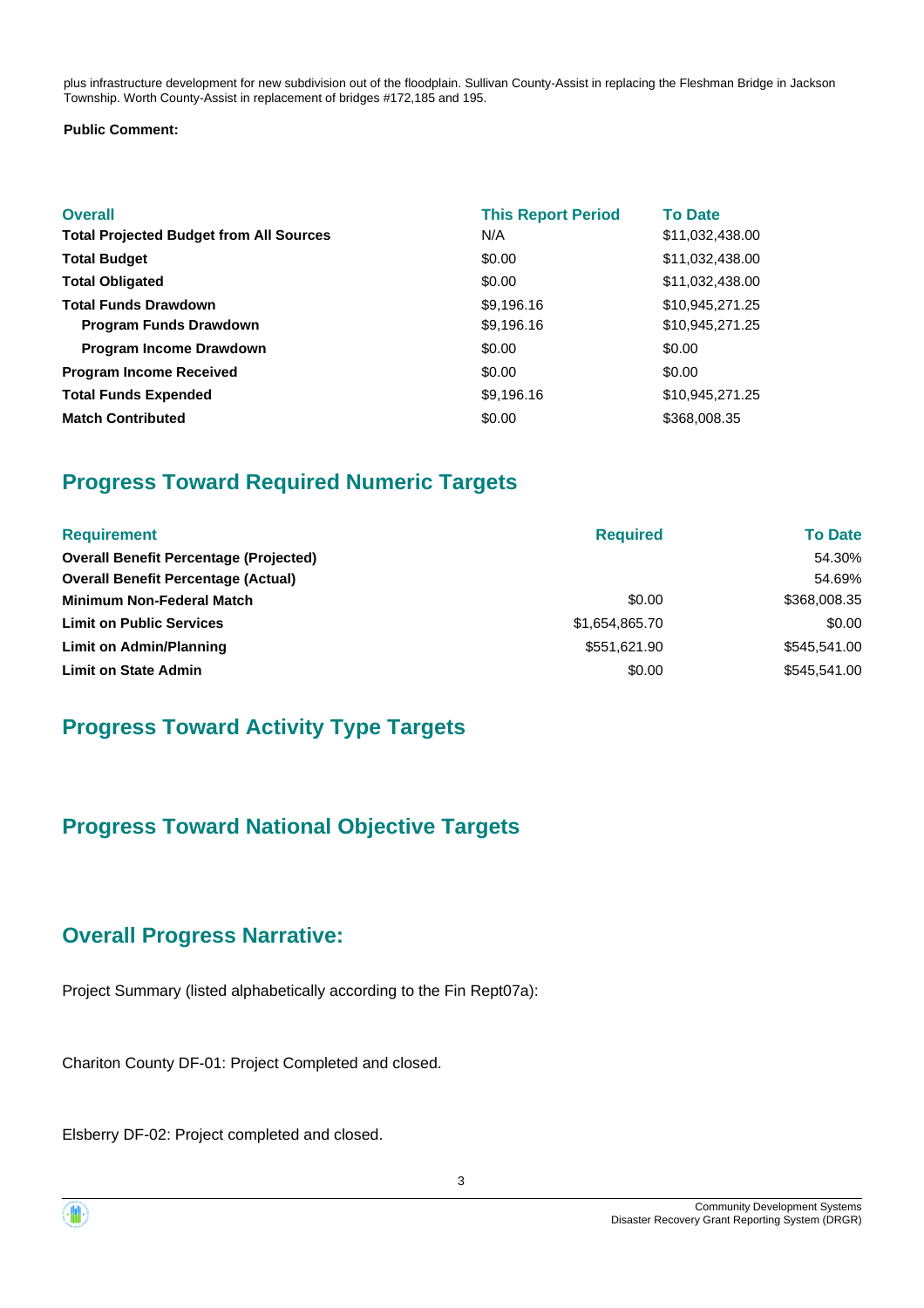Hannibal DF-03: All acquisitions and demolitions are complete. Project closeout will occur after 2 contaminated properties that remain in the DNR Brownfields program are tested and monitoring is complete.

LaGrange DF-04: Project completed and closed.

Marceline DF-05: Project completed and closed.

Milan DF-06: Project completed and closed.

Newton County DF-07: Project completed and closed.

Old Monroe DF-08: Project completed and closed out.

Savannah DF-09: Project completed and closed.

Silex DF-10: The 69 homes have been acquired. Demolition of structures is 100% complete. Water system, sewer collection lines and streets are 100% complete. Project is undergoing initial closeout processes, but awaiting final funding needs for Hannibal DF-03 in the event funds are deobligated that might be used for street entrances on this project.

St. Charles DF-11: Project completed and closed.

St. Charles County DF-12 and DF-13: Project completed and closed.

Sullivan County DF-14: Project completed and closed.

Worth County DF-15: Project completed and closed.

Chula DF-17: Project completed and closed.

Elsberry DF-18: Project completed and closed.

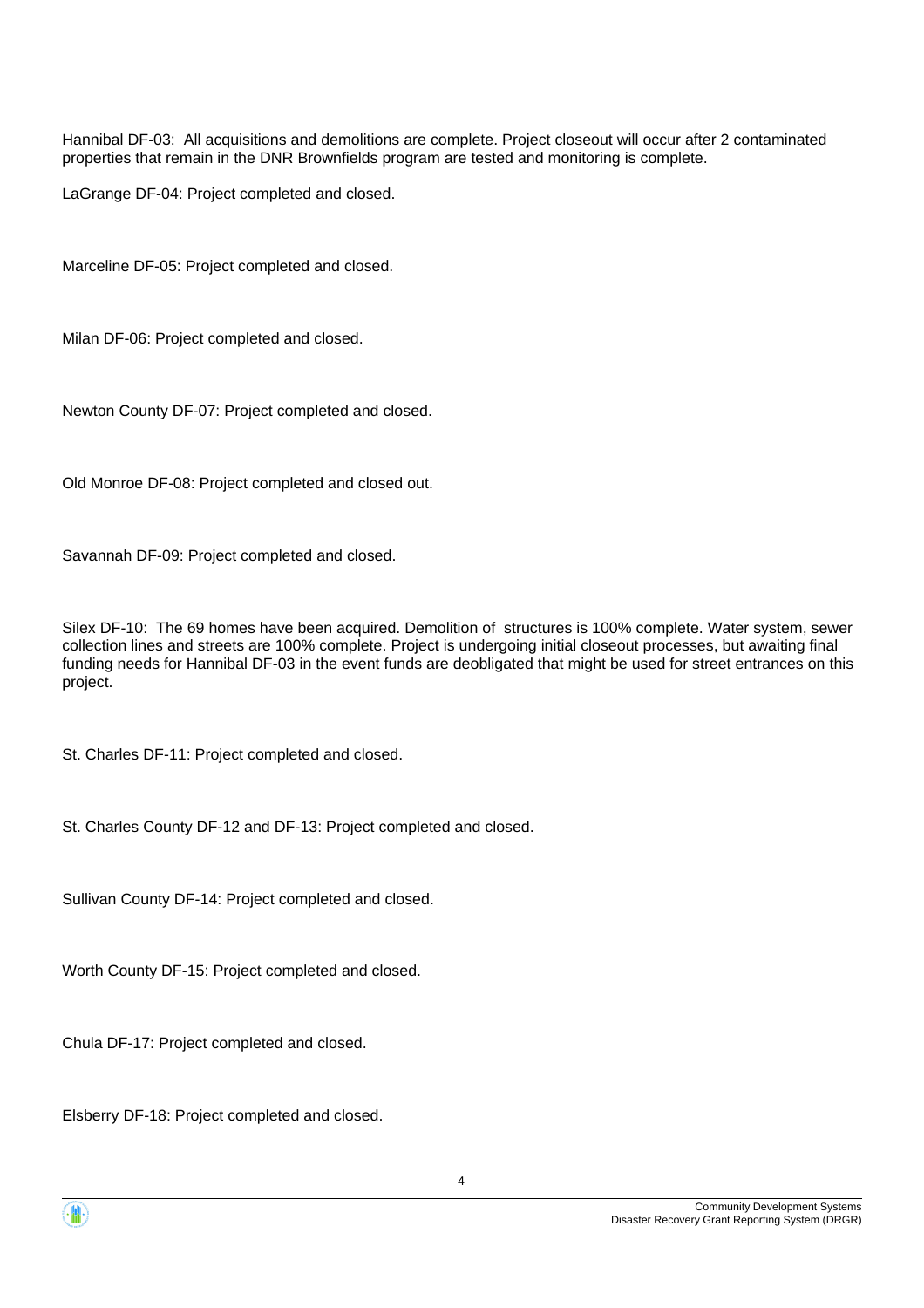Nodaway County DF-19: Project completed and closed.

Caruthersville DF-20: Project completed and closed.

Ralls County DF-21: Project completed and closed.

# **Project Summary**

| <b>Project #, Project Title</b>                        | <b>This Report Period</b>               | <b>To Date</b>                          |                                         |
|--------------------------------------------------------|-----------------------------------------|-----------------------------------------|-----------------------------------------|
|                                                        | <b>Program Funds</b><br><b>Drawdown</b> | <b>Project Funds</b><br><b>Budgeted</b> | <b>Program Funds</b><br><b>Drawdown</b> |
| 2008-DF-01, Chariton County                            | \$0.00                                  | \$65,461.00                             | \$65,461.00                             |
| 2008-DF-02, City of Elsberry                           | \$0.00                                  | \$278,434.09                            | \$278,434.09                            |
| 2008-DF-03, City of Hannibal                           | \$1,541.68                              | \$2,500,000.00                          | \$2,422,119.06                          |
| 2008-DF-04, City of La Grange                          | \$0.00                                  | \$423,781.01                            | \$423,781.01                            |
| 2008-DF-05, City of Marceline                          | \$0.00                                  | \$423,418.00                            | \$423,418.00                            |
| 2008-DF-06, City of Milan                              | \$0.00                                  | \$70,963.00                             | \$70,963.00                             |
| 2008-DF-07, Newton County                              | \$0.00                                  | \$944,600.00                            | \$944,600.00                            |
| 2008-DF-08, City of Old Monroe                         | \$0.00                                  | \$330,600.00                            | \$330,600.00                            |
| 2008-DF-09, City of Savannah                           | \$0.00                                  | \$600,770.00                            | \$600,770.00                            |
| 2008-DF-10, City of Silex                              | \$7,654.48                              | \$3,211,189.59                          | \$3,201,903.78                          |
| 2008-DF-11, City of St. Charles                        | \$0.00                                  | \$181,588.00                            | \$181,588.00                            |
| 2008-DF-12, St. Charles County                         | \$0.00                                  | \$114,462.00                            | \$114,462.00                            |
| 2008-DF-13, St. Charles County                         | \$0.00                                  | \$105,562.21                            | \$105,562.21                            |
| 2008-DF-14, Sullivan County                            | \$0.00                                  | \$351,000.00                            | \$351,000.00                            |
| 2008-DF-15, Worth County                               | \$0.00                                  | \$134,991.73                            | \$134,991.73                            |
| 2008-DF-17, City of Chula                              | \$0.00                                  | \$74,312.00                             | \$74,312.00                             |
| 2008-DF-18, City of Elsberry (culvert repair) 08-DF-18 | \$0.00                                  | \$54,872.73                             | \$54,872.73                             |
| 2008-DF-19, Nodaway County (bridge 28)                 | \$0.00                                  | \$174,800.00                            | \$174,800.00                            |
| 2008-DF-20, City of Caruthersville                     | \$0.00                                  | \$500,000.00                            | \$500,000.00                            |
| 2008-DF-21, Ralls County                               | \$0.00                                  | \$176,793.64                            | \$176,793.64                            |
| DED 08 Flood Supp 1 Admin, ADMIN                       | \$0.00                                  | \$314,839.00                            | \$314,839.00                            |



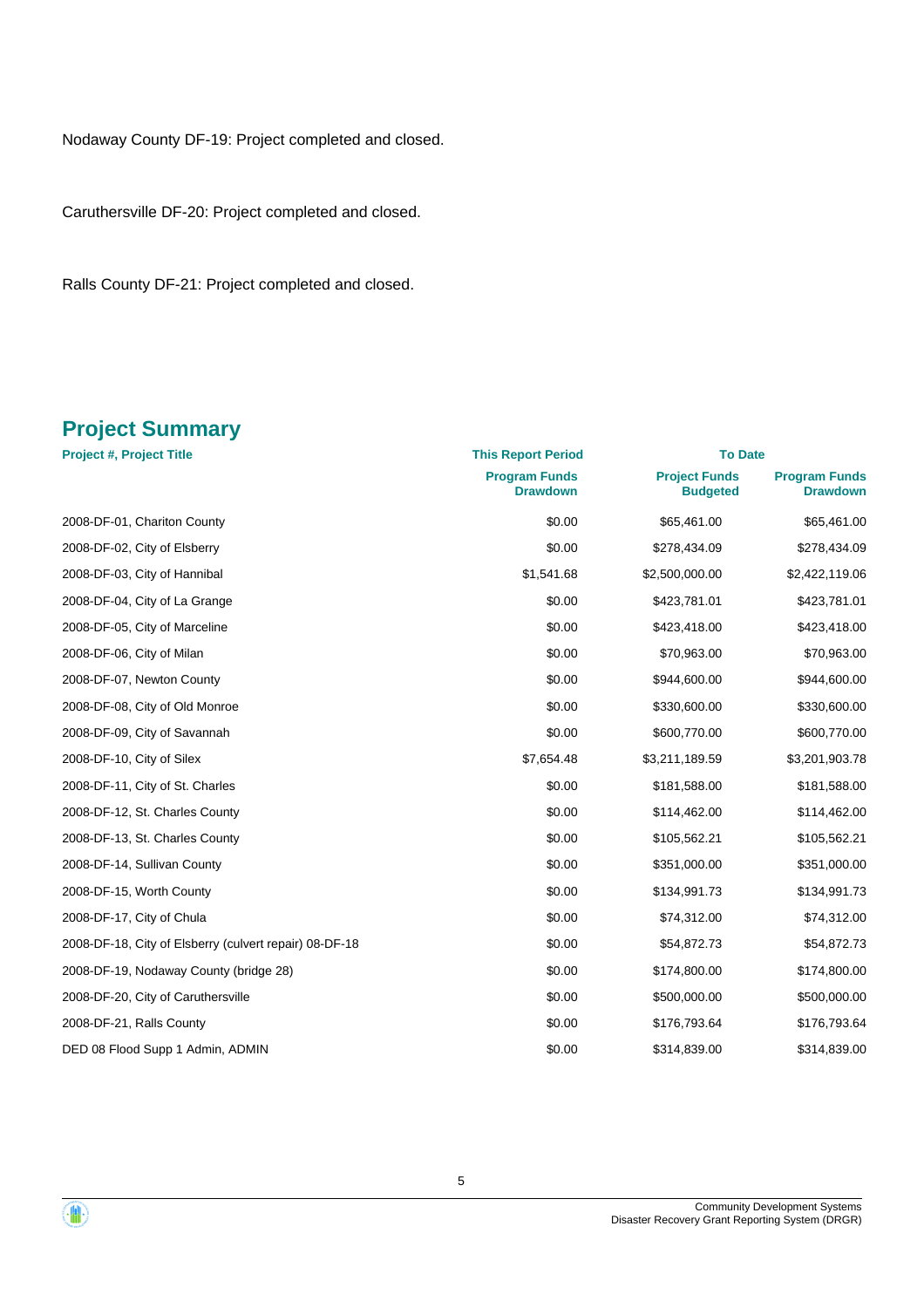# **Activities**

# **Project # / Title: 2008-DF-03 / City of Hannibal**

# **Grantee Activity Number: Activity Title: Hannibal - ACQ/BUYOUT**

# **HAN001**

| <b>Activitiy Category:</b>         | <b>Activity Status:</b>                    |
|------------------------------------|--------------------------------------------|
| Rental Assistance (waiver only)    | Under Way                                  |
| <b>Project Number:</b>             | <b>Project Title:</b>                      |
| 2008-DF-03                         | City of Hannibal                           |
| <b>Projected Start Date:</b>       | <b>Projected End Date:</b>                 |
| 05/21/2009                         | 05/21/2011                                 |
| <b>Benefit Type:</b><br>Area $( )$ | <b>Completed Activity Actual End Date:</b> |
| <b>National Objective:</b>         | <b>Responsible Organization:</b>           |
| Urgent Need                        | City of Hannibal                           |

| \$2,130,000.00<br>N/A<br>\$2,130,000.00<br>\$0.00<br>\$2,130,000.00<br>\$0.00<br>\$1,541.68<br>\$2,096,921.75<br>\$2,096,921.75<br>\$1.541.68<br><b>Program Funds Drawdown</b><br>Program Income Drawdown<br>\$0.00<br>\$0.00<br>\$0.00<br>\$0.00<br>\$1,541.68<br>\$2,096,921.75<br>\$2,096,921.75<br>\$1,541.68<br>City of Hannibal<br>\$0.00<br>\$0.00 | <b>Overall</b>                                 | <b>Jul 1 thru Sep 30, 2015</b> | <b>To Date</b> |
|-----------------------------------------------------------------------------------------------------------------------------------------------------------------------------------------------------------------------------------------------------------------------------------------------------------------------------------------------------------|------------------------------------------------|--------------------------------|----------------|
|                                                                                                                                                                                                                                                                                                                                                           | <b>Total Projected Budget from All Sources</b> |                                |                |
|                                                                                                                                                                                                                                                                                                                                                           | <b>Total Budget</b>                            |                                |                |
|                                                                                                                                                                                                                                                                                                                                                           | <b>Total Obligated</b>                         |                                |                |
|                                                                                                                                                                                                                                                                                                                                                           | <b>Total Funds Drawdown</b>                    |                                |                |
|                                                                                                                                                                                                                                                                                                                                                           |                                                |                                |                |
|                                                                                                                                                                                                                                                                                                                                                           |                                                |                                |                |
|                                                                                                                                                                                                                                                                                                                                                           | <b>Program Income Received</b>                 |                                |                |
|                                                                                                                                                                                                                                                                                                                                                           | <b>Total Funds Expended</b>                    |                                |                |
|                                                                                                                                                                                                                                                                                                                                                           |                                                |                                |                |
|                                                                                                                                                                                                                                                                                                                                                           | <b>Match Contributed</b>                       |                                |                |

**Activity Description:**

# **Location Description:**

**Activity Progress Narrative:**

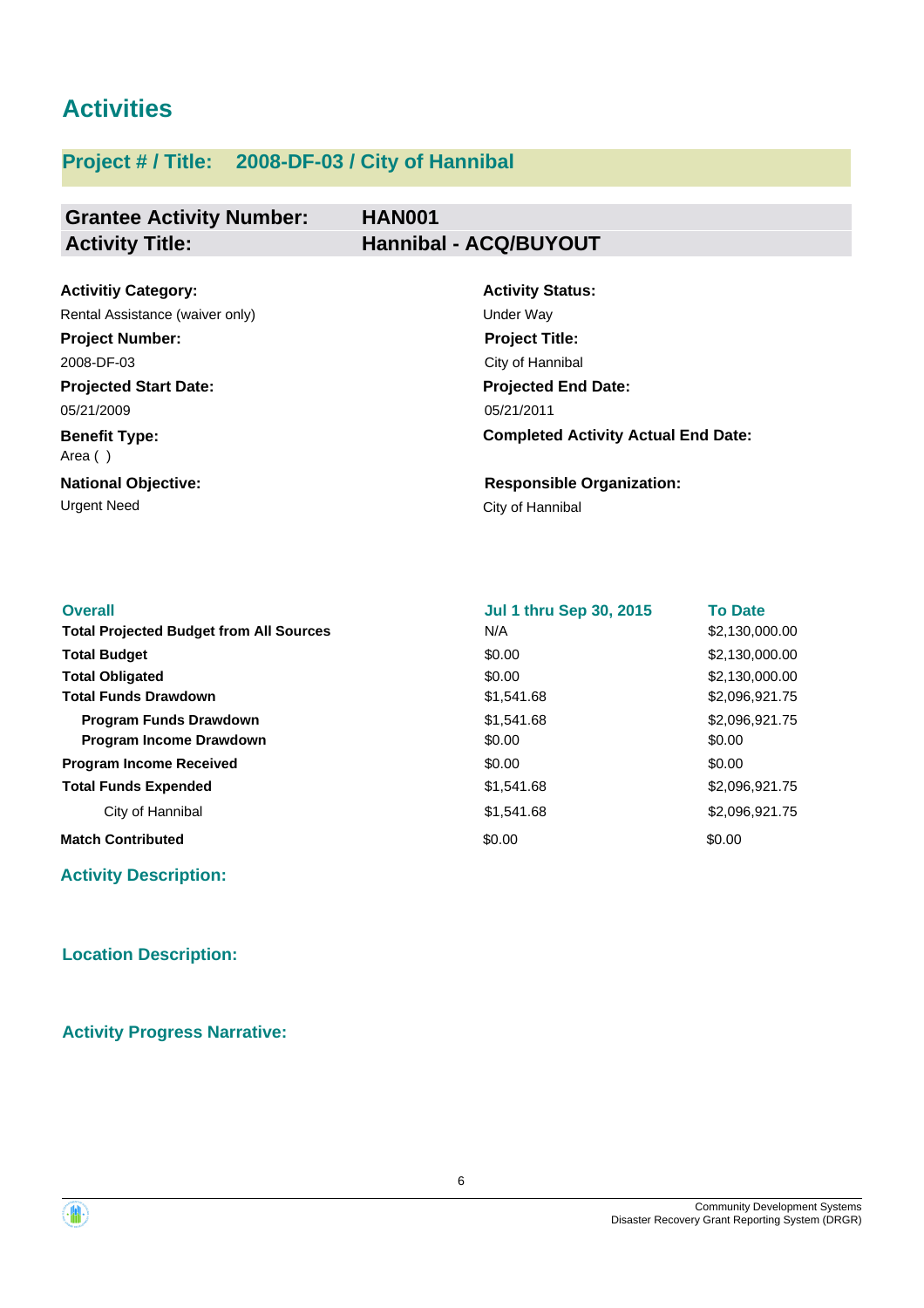# **Accomplishments Performance Measures**

|                                  | <b>This Report Period</b> | <b>Cumulative Actual Total / Expected</b> |
|----------------------------------|---------------------------|-------------------------------------------|
|                                  | <b>Total</b>              | <b>Total</b>                              |
| # of Properties                  | 0                         | 25/14                                     |
| # of buildings (non-residential) | 0                         | 14/14                                     |
| # of Businesses                  | 0                         | 6/6                                       |
|                                  |                           |                                           |

|                         | <b>This Report Period</b> | <b>Cumulative Actual Total / Expected</b> |
|-------------------------|---------------------------|-------------------------------------------|
|                         | Total                     | <b>Total</b>                              |
| # of Housing Units      |                           | 0/0                                       |
| # of Singlefamily Units | 0                         | 0/0                                       |

### **Beneficiaries Performance Measures**

**No Beneficiaries Performance Measures found.**

# **Activity Locations**

**No Activity Locations found.**

# **Other Funding Sources Budgeted - Detail**

# **No Other Match Funding Sources Found**

### **Other Funding Sources Amount Amount Amount Amount Amount Amount Amount**

No Other Funding Sources Found Total Other Funding Sources



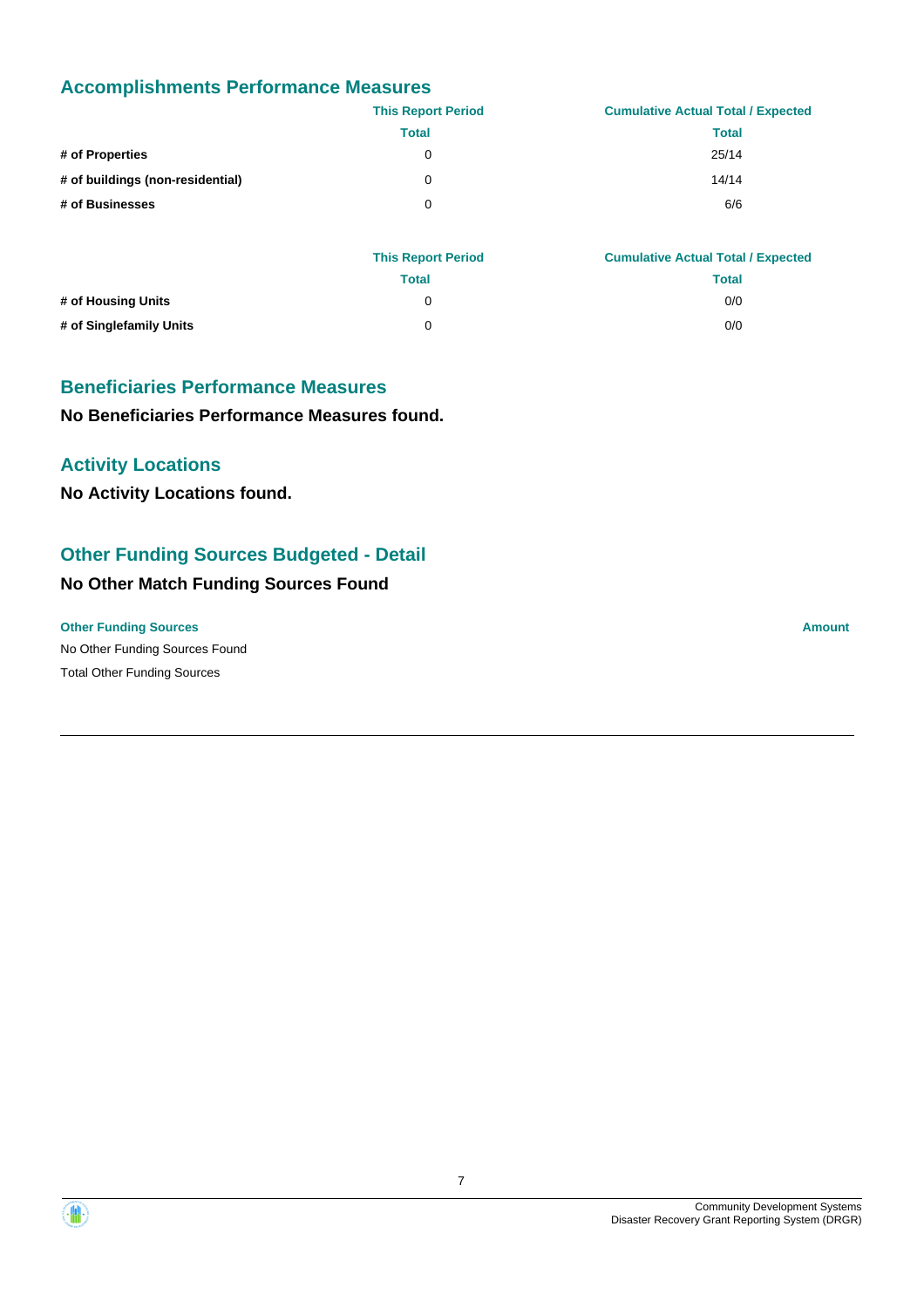**HAN003**

# **Grantee Activity Number:** Activity Title: **Hannibal - DEMO**

| <b>Activitiy Category:</b>      | <b>Activity Status:</b>                    |
|---------------------------------|--------------------------------------------|
| Clearance and Demolition        | Under Way                                  |
| <b>Project Number:</b>          | <b>Project Title:</b>                      |
| 2008-DF-03                      | City of Hannibal                           |
| <b>Projected Start Date:</b>    | <b>Projected End Date:</b>                 |
| 05/21/2009                      | 05/21/2011                                 |
| <b>Benefit Type:</b><br>Area () | <b>Completed Activity Actual End Date:</b> |
| <b>National Objective:</b>      | <b>Responsible Organization:</b>           |
| Urgent Need                     | City of Hannibal                           |

| <b>Overall</b>                                 | <b>Jul 1 thru Sep 30, 2015</b> | <b>To Date</b> |
|------------------------------------------------|--------------------------------|----------------|
| <b>Total Projected Budget from All Sources</b> | N/A                            | \$370,000.00   |
| <b>Total Budget</b>                            | \$0.00                         | \$370,000.00   |
| <b>Total Obligated</b>                         | \$0.00                         | \$370,000.00   |
| <b>Total Funds Drawdown</b>                    | \$0.00                         | \$325,197.31   |
| <b>Program Funds Drawdown</b>                  | \$0.00                         | \$325,197.31   |
| <b>Program Income Drawdown</b>                 | \$0.00                         | \$0.00         |
| <b>Program Income Received</b>                 | \$0.00                         | \$0.00         |
| <b>Total Funds Expended</b>                    | \$0.00                         | \$325.197.31   |
| City of Hannibal                               | \$0.00                         | \$325,197.31   |
| <b>Match Contributed</b>                       | \$0.00                         | \$0.00         |

# **Activity Description:**

# **Location Description:**

# **Activity Progress Narrative:**

# **Accomplishments Performance Measures**

|                                  | <b>This Report Period</b> | <b>Cumulative Actual Total / Expected</b> |
|----------------------------------|---------------------------|-------------------------------------------|
|                                  | Total                     | <b>Total</b>                              |
| # of Properties                  | 0                         | 12/12                                     |
| # of buildings (non-residential) | 0                         | 12/12                                     |
| # of Businesses                  | 0                         | 6/6                                       |

8



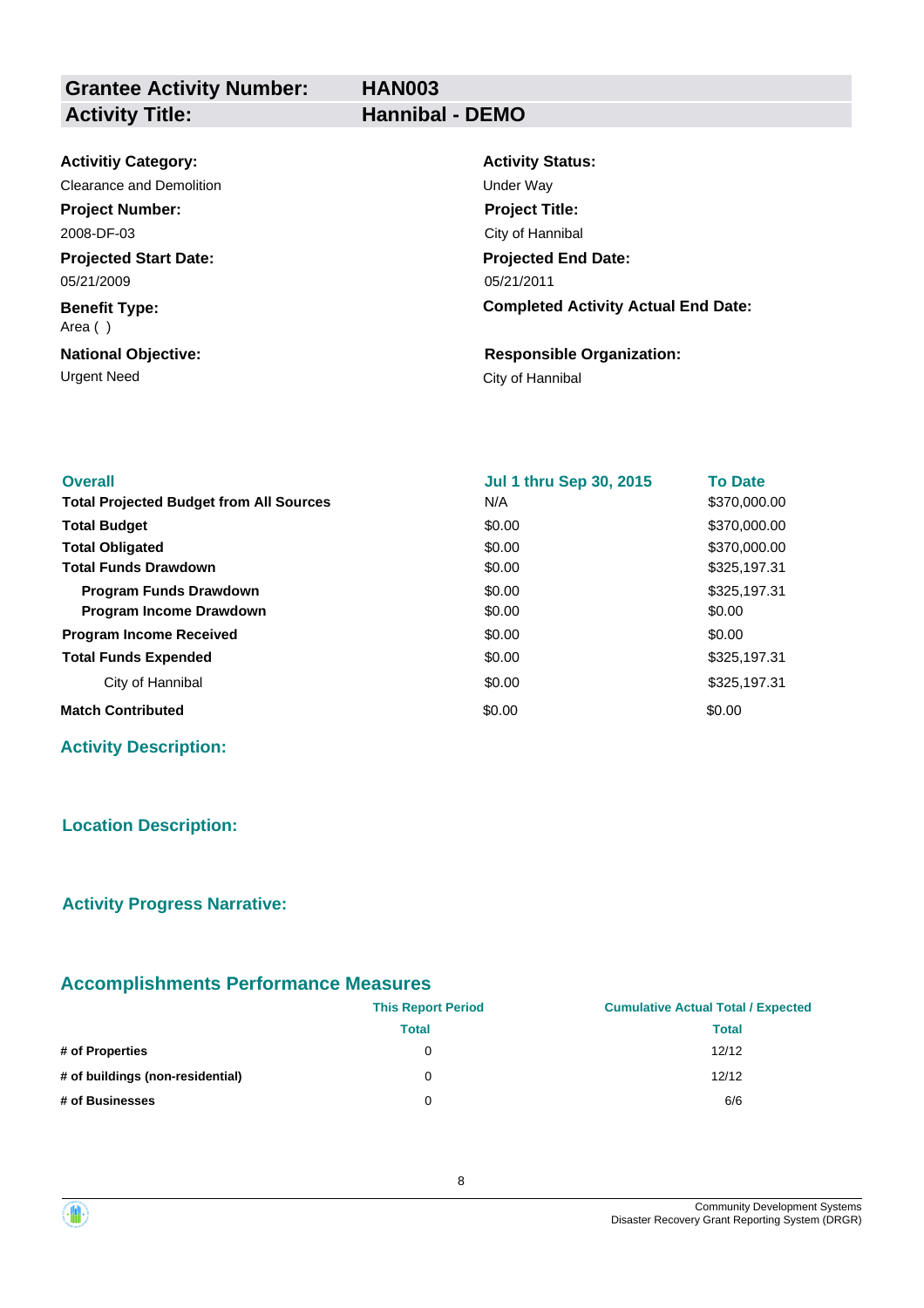### **Beneficiaries Performance Measures**

**No Beneficiaries Performance Measures found.**

### **Activity Locations**

**No Activity Locations found.**

# **Other Funding Sources Budgeted - Detail**

### **No Other Match Funding Sources Found**

No Other Funding Sources Found **Other Funding Sources Amount Amount Amount Amount Amount Amount Amount** Total Other Funding Sources

# **Project # / Title: 2008-DF-10 / City of Silex**

| <b>Grantee Activity Number:</b>        | <b>SIL013</b>                              |  |
|----------------------------------------|--------------------------------------------|--|
| <b>Activity Title:</b>                 | <b>Silex-STREET</b>                        |  |
|                                        |                                            |  |
| <b>Activitiy Category:</b>             | <b>Activity Status:</b>                    |  |
| Construction/reconstruction of streets | Under Way                                  |  |
| <b>Project Number:</b>                 | <b>Project Title:</b>                      |  |
| 2008-DF-10                             | City of Silex                              |  |
| <b>Projected Start Date:</b>           | <b>Projected End Date:</b>                 |  |
| 05/21/2009                             | 05/21/2011                                 |  |
| <b>Benefit Type:</b><br>Area ()        | <b>Completed Activity Actual End Date:</b> |  |
| <b>National Objective:</b>             | <b>Responsible Organization:</b>           |  |
| Low/Mod                                | City of Silex                              |  |
|                                        |                                            |  |
|                                        |                                            |  |
|                                        |                                            |  |

| <b>Overall</b>                                 | <b>Jul 1 thru Sep 30, 2015</b> | <b>To Date</b> |
|------------------------------------------------|--------------------------------|----------------|
| <b>Total Projected Budget from All Sources</b> | N/A                            | \$692.394.55   |
| <b>Total Budget</b>                            | \$0.00                         | \$692.394.55   |
| <b>Total Obligated</b>                         | \$0.00                         | \$692.394.55   |
| <b>Total Funds Drawdown</b>                    | \$7,654.48                     | \$689,889.30   |



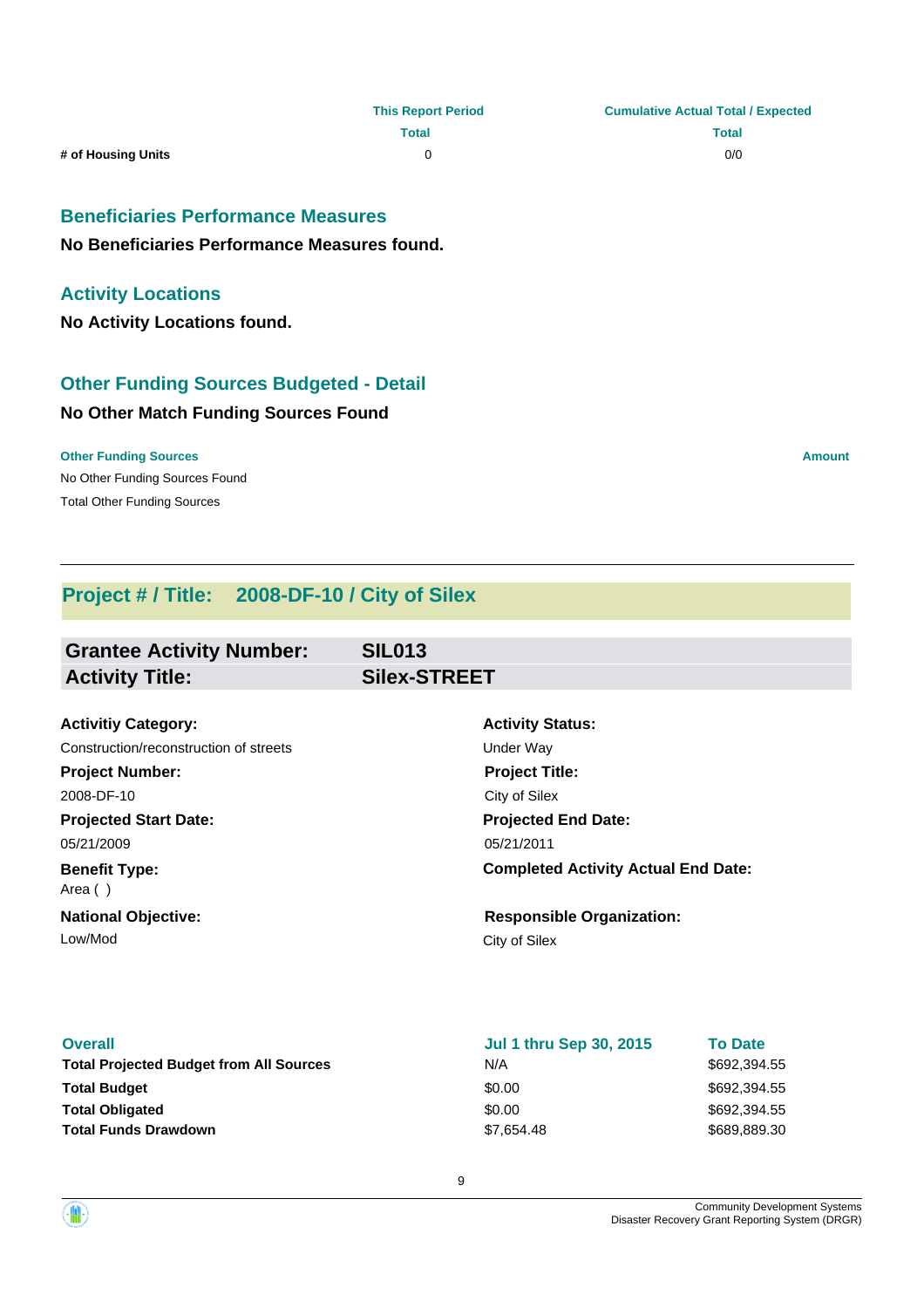| <b>Program Funds Drawdown</b>  | \$7,654.48 | \$689,889.30 |
|--------------------------------|------------|--------------|
| <b>Program Income Drawdown</b> | \$0.00     | \$0.00       |
| <b>Program Income Received</b> | \$0.00     | \$0.00       |
| <b>Total Funds Expended</b>    | \$7,654.48 | \$689,889.30 |
| City of Silex                  | \$7,654.48 | \$689,889,30 |
| <b>Match Contributed</b>       | \$0.00     | \$0.00       |

**Activity Description:**

### **Location Description:**

### **Activity Progress Narrative:**

### **Accomplishments Performance Measures**

|                            | <b>This Report Period</b> | <b>Cumulative Actual Total / Expected</b> |
|----------------------------|---------------------------|-------------------------------------------|
|                            | <b>Total</b>              | <b>Total</b>                              |
| # of Linear feet of Public | 0                         | 3100/3000                                 |
|                            | <b>This Report Period</b> | <b>Cumulative Actual Total / Expected</b> |
|                            | <b>Total</b>              | <b>Total</b>                              |
| # of Housing Units         | 0                         | 0/0                                       |

### **Beneficiaries Performance Measures**

**No Beneficiaries Performance Measures found.**

### **Activity Locations**

**No Activity Locations found.**

### **Other Funding Sources Budgeted - Detail**

### **No Other Match Funding Sources Found**

### No Other Funding Sources Found **Other Funding Sources Amount Amount Amount Amount Amount Amount Amount**

Total Other Funding Sources

# **Monitoring, Audit, and Technical Assistance**

**Event Type This Report Period To Date**